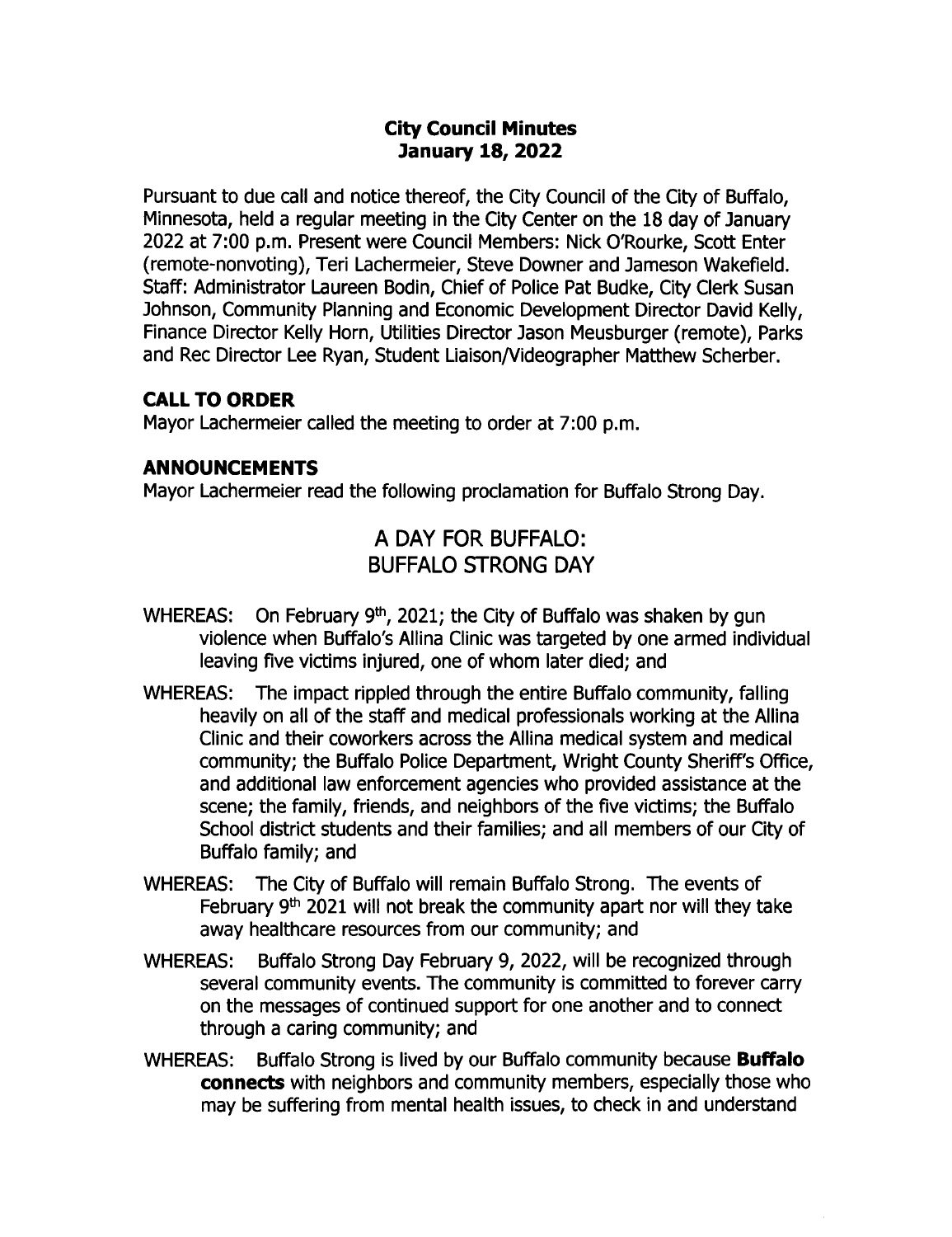their needs; Buffalo cares, as evidenced by the outpouring of support of time, talent, and treasure by community members in the wake of February 9th; and **Buffalo continues on** with the work of strengthening our community and making sure all residents have the resources they need to be healthy and successful.

NOW, THEREFORE, I, TERI LACHERMEIER, MAYOR OF THE CITY OF BUFFALO, do hereby proclaim that February 9th, 2022, shall be observed as:

## BUFFALO STRONG DAY

## MAYOR TERI LACHERMEIER

Randy Haskins said Old National Bank & Buffalo Strong will be bringing Clint Malarchuk to Buffalo for the Buffalo Strong event on February 9, 2022 at the high school performing arts center. Malarchuk shares his life story and how he deals with it moving forward. His wife will speak from her side of the story. Details can be found on their website www. buffalostrong. care.

Mayor Lachermeier said the Council met earlier regarding Wild Marsh Golf Course. She said Council had directed staff to put out a request for proposal for the sale or management of the course. Five bids were received to purchase the course. She said the Golf Course Advisory Board, city staff and consultants worked together on the process. BRB Golf Management was the choice that the Council went with to purchase the course.

Kevin Unterreiner and Brooks Ellingson of BRB Golf Management, LLC said they are very excited to be business owners at Wild Marsh and are looking forward to the year ahead.

Council Member Enter said two great opportunities were presented with the selection process. He wants the citizens to know that these guys will hit the ground running and have everything in place. He thanked the Golf Course Advisory Board for their dedication and open/honest communications. He said the decision was ultimately the Council's.

## OPEN FORUM

There was no one in attendance for the open forum portion of the meeting.

Mayor Lachermeier stated that Council Member Enter is not voting on any matters tonight because his situation does not meet the requirements of Minn. Stat. 13D.02. There will not be roll call.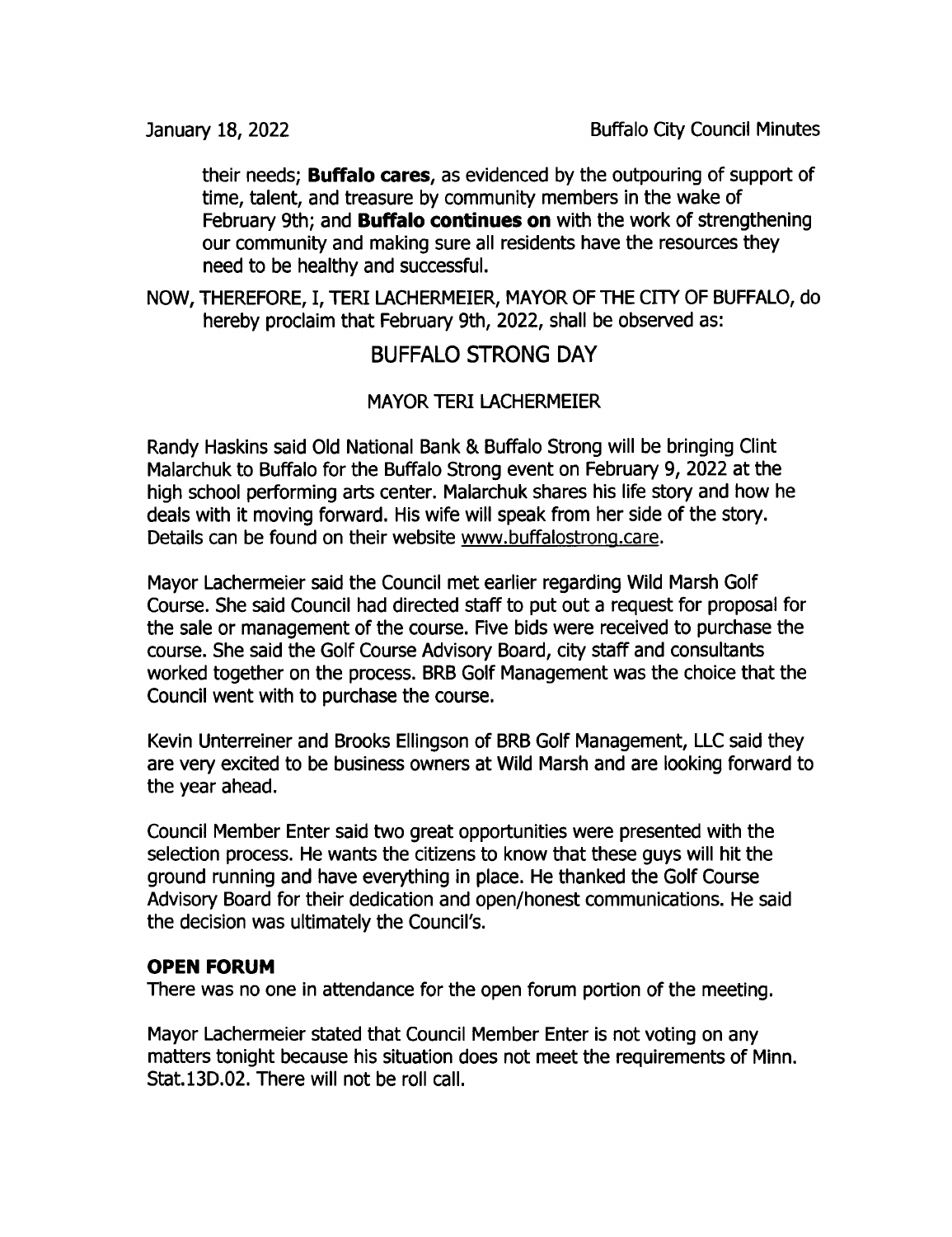Buffalo City Council Minutes **January 18, 2021** 

## AGENDA ADDITIONS OR DELETIONS

Deletion of Item #9D OSHA Emergency Temporary Standards (ETS) Policy

## COUNCIL REPORTS AND RECOGNITION

Council Member powner said the Library Advisory Board met January 4. They discussed the recodification of Code the Board was dropped from 9 to 7. They are working on their bylaws. Question was raised of whether Council representatives are voting members or not. He noted that the Library Board is interested in the east parking lot as Wright County works through the sale of property. They would also like an electronic sign. A committee was established to work on promoting programs and services. They discussed a program called Raising a Reader" He thanked Jack Harrold for his involvement serving on community boards.

Administrator Bodin said that city staff was told that the County would look at the entire parcel in the sale, but they recognize the city's interest in acquiring that lot.

Council Member Enter reported that he was asked by Wright County to be on the advisory board for government site.

## CONSENT AGENDA

- A. Approval of January 3 Special Meeting and Regular Meeting Minutes
- B. Approval of Claims and Payrolls

#### Council Meeting  $\sim 01/18/2022$

| <b>Payroll Dates</b><br>12/26/2021 - |                   | <b>Paid Date</b>                      |                |                      |
|--------------------------------------|-------------------|---------------------------------------|----------------|----------------------|
| 01/08/2022                           |                   | 1/13/2022                             | Payroll =      | \$358,366.10         |
|                                      |                   | Payroll Withholding ~ Incl in Payroll |                |                      |
| <b>A/P Check Runs</b>                | <b>EFT/DRAFTS</b> | <b>Checks</b>                         | Total          | <b>Check Numbers</b> |
| 1/13/2022                            | \$133,356.20      | \$15,343.48                           | \$148,699.68   | 126016-126034        |
| 1/12/2022                            | \$497,035.72      | \$213,380.14                          | \$710.415.86   | 126035-126123        |
| 1/12/2022                            | \$917.080.58      |                                       | \$917,080.58   |                      |
|                                      |                   | <b>Grand Total</b>                    | \$1,776,196.12 |                      |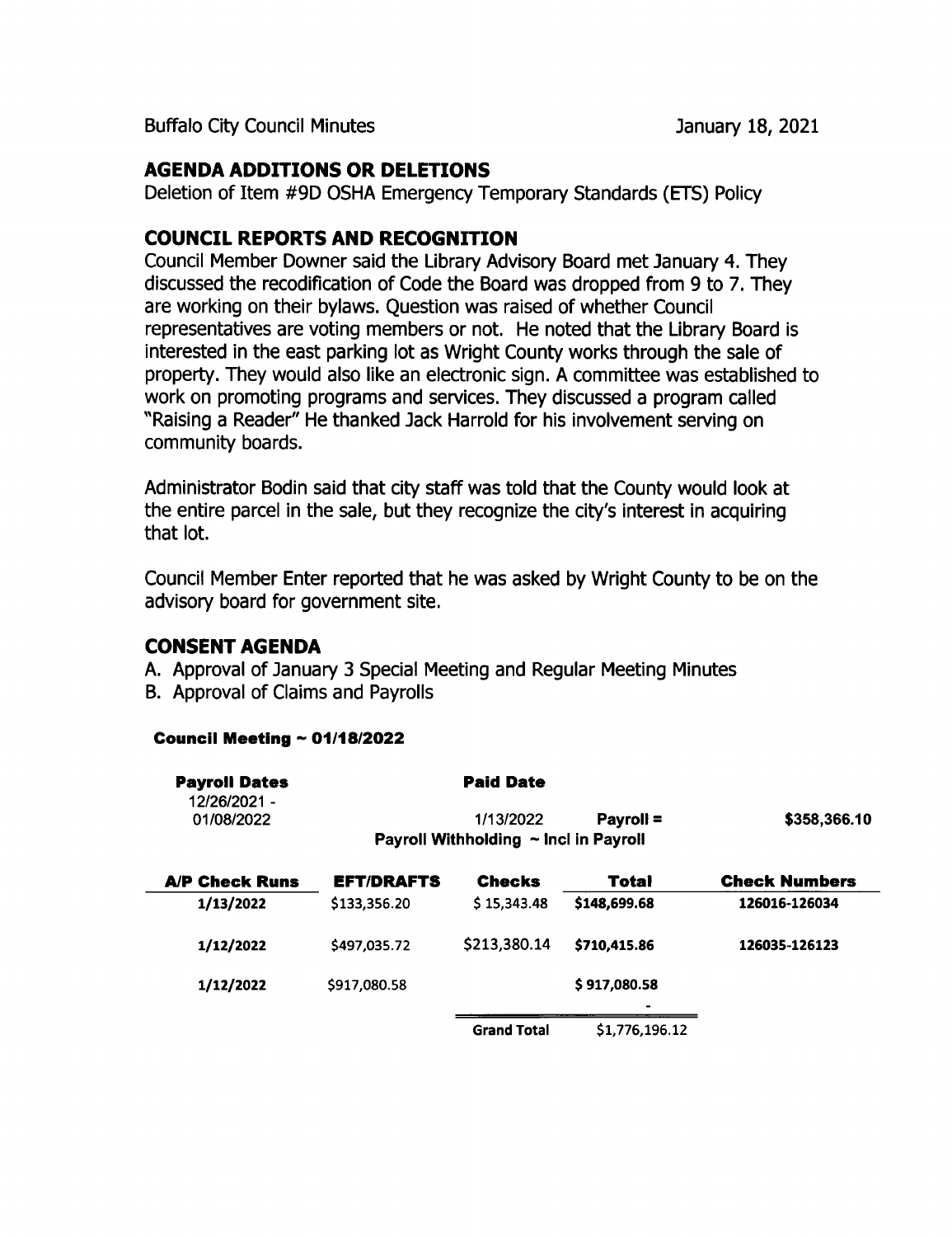C. Hiring of Parks Maintenance Worker Trevor Waldoch

Upon motion by Council Member Downer, motion seconded by Council Member Wakefield to approve of the consent agenda.

| <b>VOTE</b>        | Wakefield | Downer | Enter | Lachermeier | O'Rourke |  |  |
|--------------------|-----------|--------|-------|-------------|----------|--|--|
| Aye                | ⋈         | X      |       | ⊠           |          |  |  |
| Nay                |           |        |       |             |          |  |  |
| Abstain            |           |        |       |             |          |  |  |
| Absent             |           |        | ⊠     |             |          |  |  |
| Motion passed 4-0. |           |        |       |             |          |  |  |

### REMOVED CONSENT AGENDA ITEMS- None

#### PUBLIC HEARINGS

Past Due Accounts

Mayor opened the public hearing. No comments were made.

| <b>Property ID</b>                                                                                                                                    | <b>Address</b>       | Amount*  | <b>Description</b>     |  |  |  |  |
|-------------------------------------------------------------------------------------------------------------------------------------------------------|----------------------|----------|------------------------|--|--|--|--|
| 103-026-006050                                                                                                                                        | 301 Central Ave      | \$125.80 | <b>Utilities</b>       |  |  |  |  |
| 103-192-001340                                                                                                                                        | 1002 Ivy Ridge Ln    | \$435.85 | <b>Utilities</b>       |  |  |  |  |
| 103-031-003070                                                                                                                                        | 503 8th Street NE #B | \$590.09 | <b>Utilities</b>       |  |  |  |  |
| 103-165-001120                                                                                                                                        | 523 Creekside Dr     | \$720.58 | <b>Utilities</b>       |  |  |  |  |
| 103-163-002010                                                                                                                                        | 1800 11th Street NE  | \$94.90  | <b>Utilities</b>       |  |  |  |  |
| 103-097-004030                                                                                                                                        | 210 17th Street S    | \$274.89 | <b>Utilities</b>       |  |  |  |  |
| 103-500-322201                                                                                                                                        | 802 Bradshaw Ave NE  | \$440.00 | <b>Admin.Penalties</b> |  |  |  |  |
| *Amount plus interest at 6%. A \$40 filing fee has been included in the above amounts<br>in the overt thou are not noted in full by November 20, 2022 |                      |          |                        |  |  |  |  |

in the event they are not paid in full by November 30, 2022.

Upon motion by Council Member Downer, motion seconded by Council Member Wakefield to certify the above past due account to the tax rolls.

| <b>VOTE</b>                         | Wakefield | Downer | Enter | Lachermeier | O'Rourke |
|-------------------------------------|-----------|--------|-------|-------------|----------|
| Aye                                 | ⊠         |        |       | ⊠           | ⊠        |
| Nay                                 |           |        |       |             |          |
| Abstain                             |           |        |       | LΙ          |          |
| Absent                              |           |        | ⊠     |             |          |
| $Mathan$ parand $\Lambda$ $\Lambda$ |           |        |       |             |          |

Motion passed 4-0.

#### OLD BUSINESS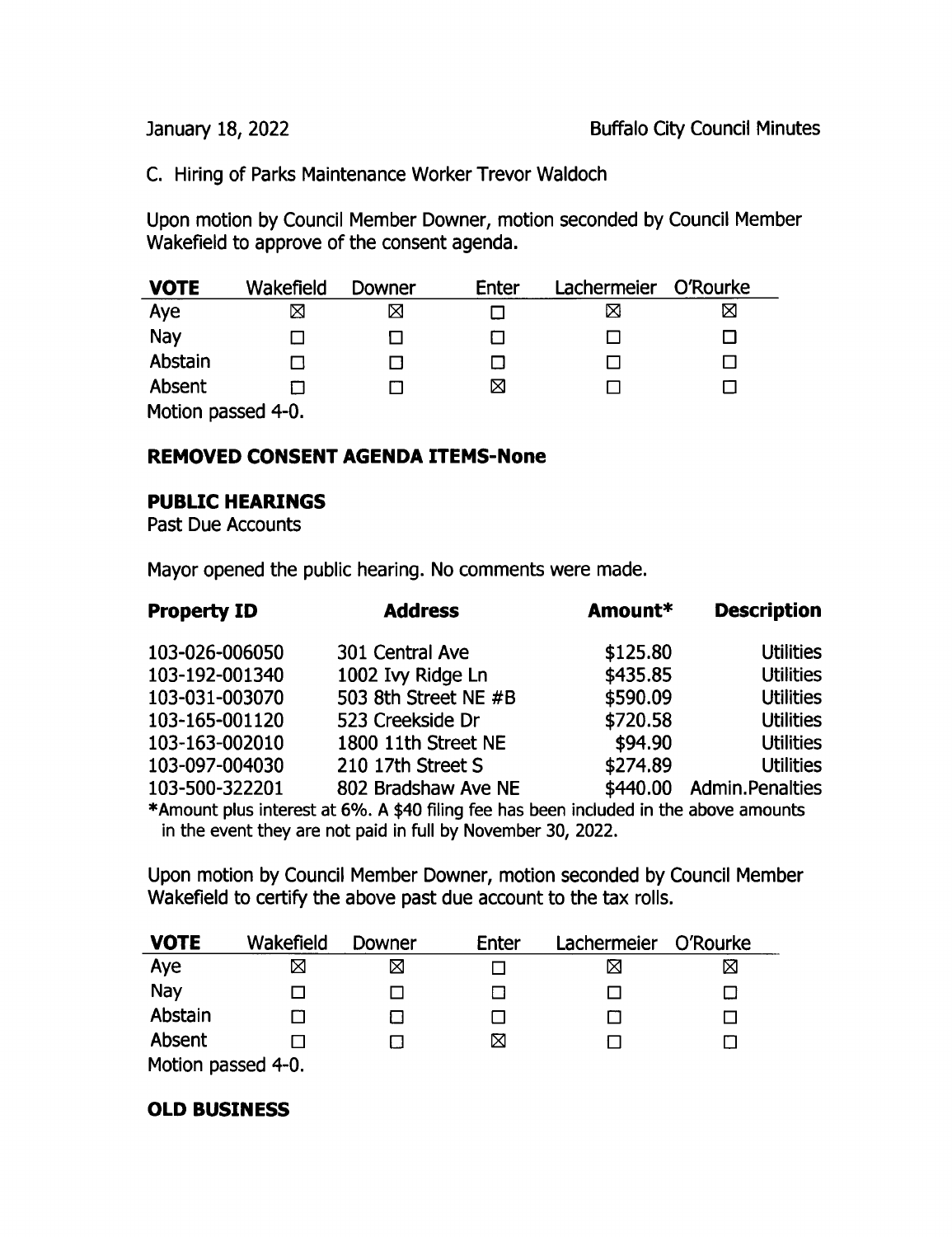Buffalo City Council Minutes **January 18, 2021** 

### A. Pulaski Road Traffic Study- Proposed Vehicle Restriction Ordinance  $2022 - 1$

Consulting Engineer Kannas said in November he presented to the Council recommendations on improvements for safety. One of those recommendations was restricting truck traffic on this roadway. Council was in favor of the restriction and ordinance which is before you tonight. This ordinance is allowed by State Statue 169.87 which states that the Council can restrict any vehicles on any roadways within its jurisdiction. This restricts through traffic exceeding 10, 000 pounds. Trucks accessing property within the roadway are allowed. Signs will be posted on both ends of the segment. This restriction does not include trash haulers, utility vehicles or things of that nature.

Mayor asked about bus traffic and how do we notify people. Kannas said he could work with staff to contact the bus company as well as others that use that route regularly. Staff will work on educating. Mayor wondered about new developments in that area and how to notify them. Administrator Bodin said that could be part of the development agreement and staff can notify developers.

Council Member Wakefield said he has heard comments about the truck traffic from developments going in.

Upon motion by Council Member Wakefield, motion seconded by Council Member O'Rourke to adopt Ordinance 2022-1.

| <b>VOTE</b> | Wakefield          | Downer | <b>Enter</b> | Lachermeier | O'Rourke |  |  |
|-------------|--------------------|--------|--------------|-------------|----------|--|--|
| Aye         | ⊠                  | Χ      |              |             | ⊠        |  |  |
| Nay         |                    |        |              |             |          |  |  |
| Abstain     |                    |        |              |             |          |  |  |
| Absent      |                    |        | ⊠            |             |          |  |  |
|             | Motion passed 4-0. |        |              |             |          |  |  |

B. Dague Avenue NE and 30<sup>th</sup> Street NE Reconstruction Right-of-Way Plat No. 2

Consulting Engineer Kannas explained that this right-of-way plat establishes easement and right-of-way lines for Dague Avenue. Most easements have been signed off on. To record the plat, it needs Council approval.

Upon motion by Council Member Downer, motion seconded by Council Member O'Rourke to approve of the Dague Avenue NE and 30<sup>th</sup> Street NE Reconstruction Right-of-Way Plat No. 2.

| <b>VOTE</b> | Wakefield Downer | Enter | Lachermeier O'Rourke |  |
|-------------|------------------|-------|----------------------|--|
|             |                  |       |                      |  |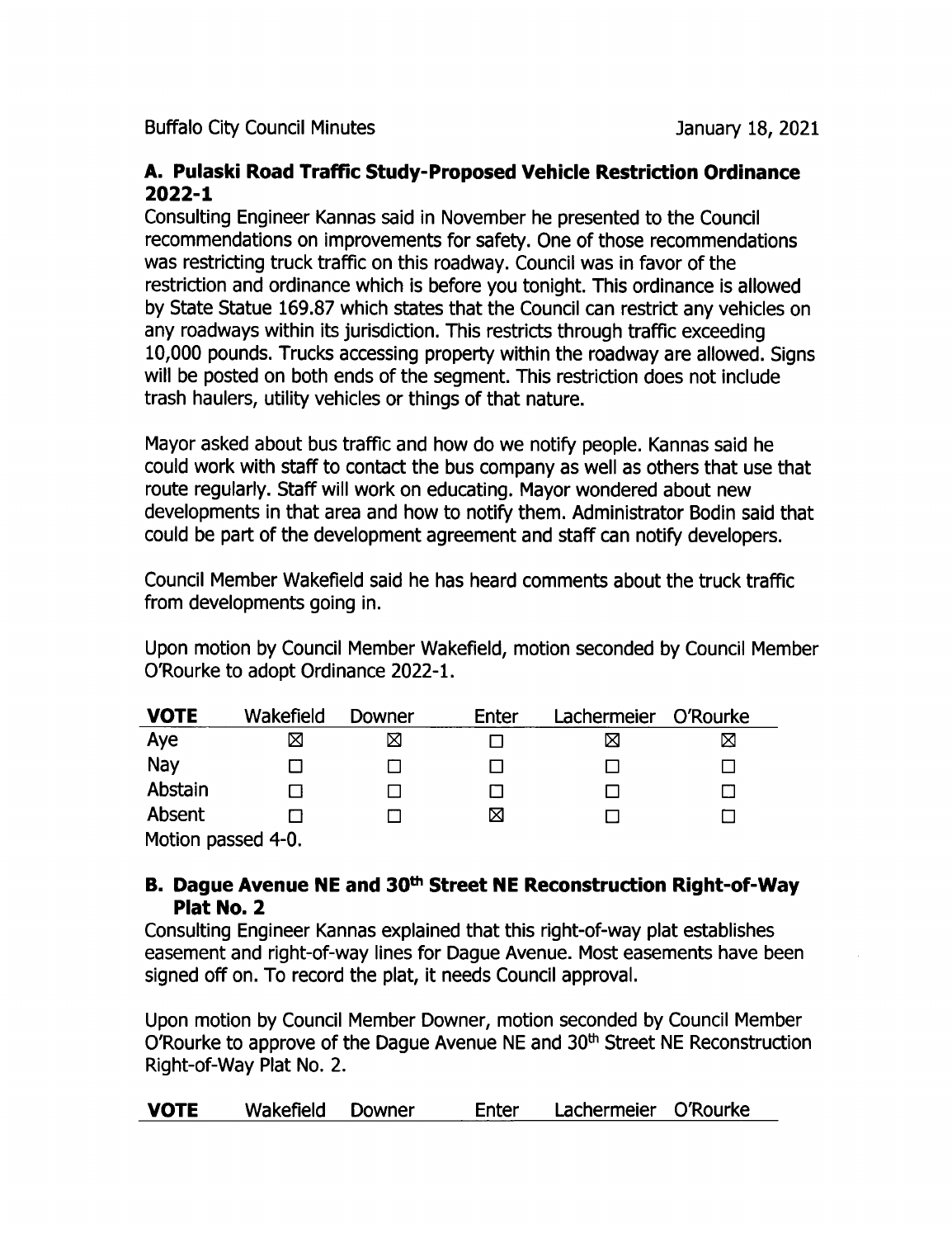| Aye                | ⊠ | $\boxtimes$ |   | ⊠ | ⊠ |
|--------------------|---|-------------|---|---|---|
| Nay                |   |             |   |   |   |
| Abstain            |   |             |   |   |   |
| Absent             |   |             | ⊠ |   |   |
| Motion passed 4-0. |   |             |   |   |   |

## C. ) ohnsonville, LLC, Resolution Approving Written Findings, Resolution 2022- 2

Administrator Bodin reviewed that the January 3 meeting was the hearing on the appeal by Johnsonville, LLC. for the administrative penalties. Resolution 2022-2 outlines the written findings that were acted on at the last meeting. The City Council is required to provide written findings pursuant to City Code Section  $2.229(f).$ 

Upon motion by Council Member Wakefield, motion seconded by Council Member 0'Rourke to adopt Resolution 2022- <sup>2</sup> A Resolution Approving Written Findings.

| <b>VOTE</b>        | Wakefield | Downer | Enter | Lachermeier | O'Rourke |  |
|--------------------|-----------|--------|-------|-------------|----------|--|
| Aye                | ⊠         | ⊠      |       |             | ⊠        |  |
| Nay                |           |        |       |             |          |  |
| Abstain            |           |        |       |             |          |  |
| Absent             |           |        | ⊠     |             |          |  |
| Motion passed 4-0. |           |        |       |             |          |  |

D. OSHA Emergency Temporary Standards (ETS) Policy

## E. Advisory Board Appointments

Community Planning & Economic Development Director Kelly said staff recommends the following appointments to the Parks Advisory Board and the Planning Commission. The Planning Commission opening is due to Council Member Wakefield's move from the Planning Commission to the Council so this would fill the remainder of Wakefield's term.

Parks Advisory Board: Ryan Gustafson to <sup>a</sup> full term ending in & Sarina Siljander to the remainder of Judd Goerss' term ending in 2022. Planning Commission: Lisa Marie Smith to the remainder of Wakefield's term ending in 2024.

Kelly said he has a call scheduled with staff at the Minnesota State Historical Preservation Office tomorrow and will report back to the Council on that discussion.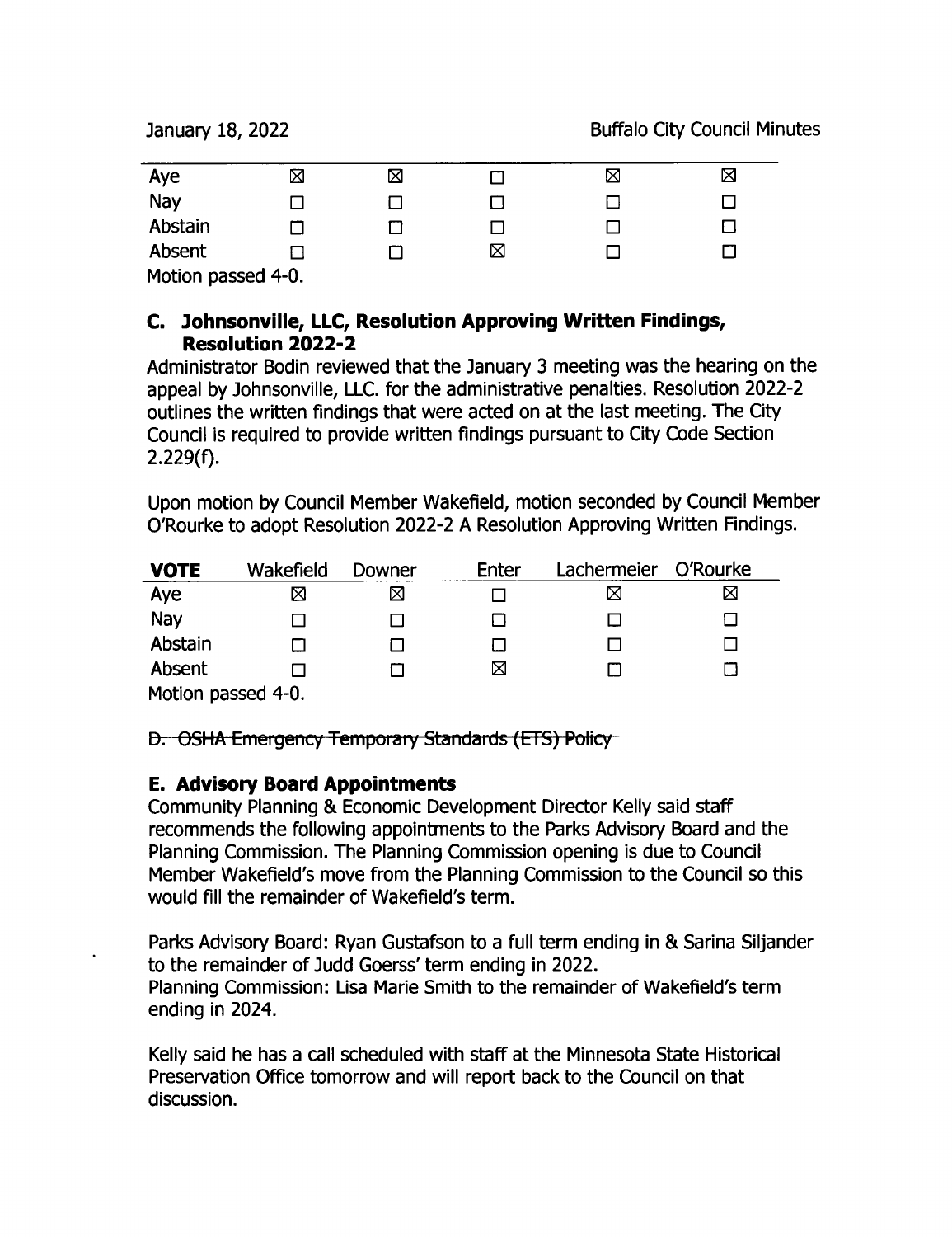Council Member Downer thanked the outgoing board members who have served. He noted that there is an opening on the Airport Advisory Board, and he has been contacted by someone who is interested.

Upon motion by Council Member Downer, motion seconded by Council Member Wakefield to appoint Ryan Gustafson to the Parks Advisory Board and Lisa Marie Smith to the Planning Commission.

| <b>VOTE</b>        | Wakefield | Downer | Enter | Lachermeier | O'Rourke |  |
|--------------------|-----------|--------|-------|-------------|----------|--|
| Aye                | ⊠         | ⊠      |       | ⋉           | ⊠        |  |
| Nay                |           |        |       |             |          |  |
| Abstain            |           |        |       |             |          |  |
| Absent             |           |        | ⊠     |             |          |  |
| Motion passed 4-0. |           |        |       |             |          |  |

NEW BUSINESS

#### A. Sale of \$1,850,000 G.O. Refunding Bonds, Series 2022A- Resolution  $2022 - 3$

Consulting Financial Advisor Nick Anhut of Ehlers and Associates reviewed two bonds that the City can call on for either prepayment or refinance. The first is a bond that was issued in 2012C for downtown improvement projects, and the second is the 2013B Series which was utilized for utility improvements. It is recommended that the City refinance at this time and preserve the tax-exempt status given the understanding about the future of the City and its financial condition. The bonds will be combined into one refunding bond that will match the length of time of the current repayment structure, but hopefully at a much lower rate. Expected savings is more than a net basis over \$100,000 between the two representing about <sup>a</sup> 5% savings on what is being paid today.

Anhut said he is looking for Council's consent to move ahead in the process. They will use a competitive approach in the hopes to obtain multiple bids and will come back to the February 7 meeting for approval of the actual sale.

Upon motion by Council Member powner, motion seconded by Council Member O'Rourke to adopt Resolution 2022-3 Resolution Providing for Sale of \$1,850,000 General Obligation Bonds Series 2022A.

| <b>VOTE</b> | Wakefield | Downer | Enter | Lachermeier O'Rourke |   |
|-------------|-----------|--------|-------|----------------------|---|
| Aye         | ⋈         | ⋈      |       | ⋈                    | ⊠ |
| Nay         |           |        |       |                      |   |
| Abstain     |           |        |       |                      |   |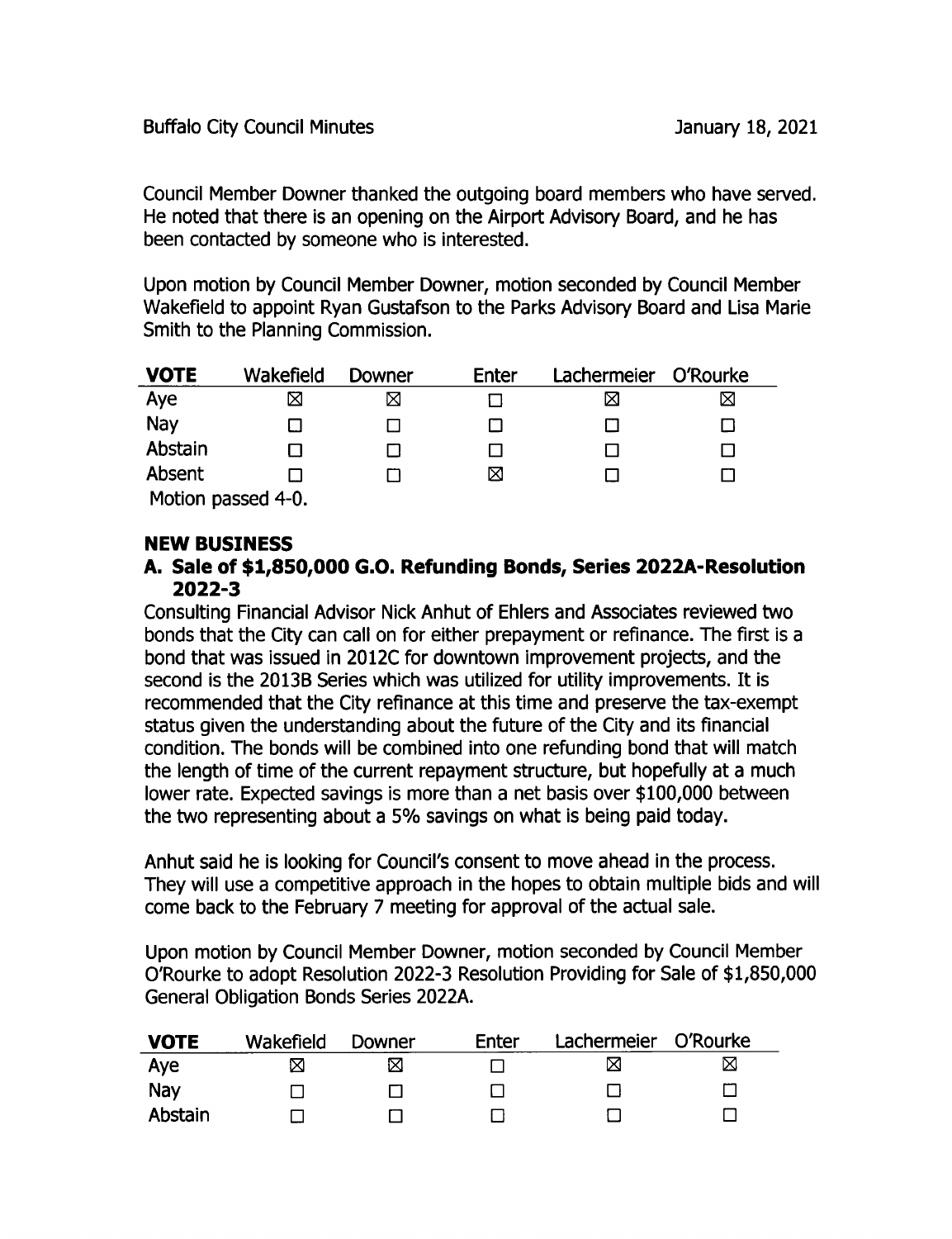| January 18, 2022             |  |  |   | <b>Buffalo City Council Minutes</b> |  |  |
|------------------------------|--|--|---|-------------------------------------|--|--|
| Absent<br>Motion passed 4-0. |  |  | ⋈ | $\mathbf{1}$                        |  |  |

## B. Tobacco Compliance Checks

Chief Budke reviewed the tobacco compliance checks done on December 29, 2021. Three entities failed the compliance checks. He reviewed the fines as set by State Statute based on a 36- month timeframe.

He said immediate education is done after the compliance check and ongoing resources are made available. In these three cases, none of the staff asked for ID.

This is a first Violation in 36 months for Smokin' Monkey and Buffalo Smoke Shop and <sup>a</sup> second violation in 36 months for BP. It is recommended that Smokin' Monkey and Buffalo Smoke Shop be assessed the \$ 300. 00 fine and BP be assessed the \$600 fine.

Upon motion by Council Member 0'Rourke, motion seconded by Council Member Downer to assess the fines as stated in State Statute to Smokin' Money, Buffalo Smoke Shop and BP.

| <b>VOTE</b>               | Wakefield      | Downer | Enter | Lachermeier | O'Rourke |
|---------------------------|----------------|--------|-------|-------------|----------|
| Aye                       | ⊠              | ⊠      |       | ⋈           | ⋈        |
| Nay                       | $\blacksquare$ |        |       |             |          |
| Abstain                   |                |        | ⊠     |             |          |
| Absent                    |                |        |       |             |          |
| Mation paccod $\Lambda$ D |                |        |       |             |          |

Motion passed 4-0.

## C. Resolution Delegating Authority to Make Electronic Fund Transfers, Resolution 2022-4

Finance Director Horn said this resolution will document the formal delegation from Council on who can make electronic fund transfers. State Statute 471. 38 allows for certain payments to vendors, payroll, and debt payments. It does require internal controls and among those are the annual delegation of who can make those transfers. The resolution before you recommends authority be given to the City Administrator, Assistant Administrator and City Clerk.

She explained that the City's practice is that transfers are initiated by the Finance Department, but requires approval by Administrator, Assistant Administrator, or City Clerk. The two groups have different authorities. Moving forward next year this delegation would be part of annual appointments. This resolution formally adopts the delegation.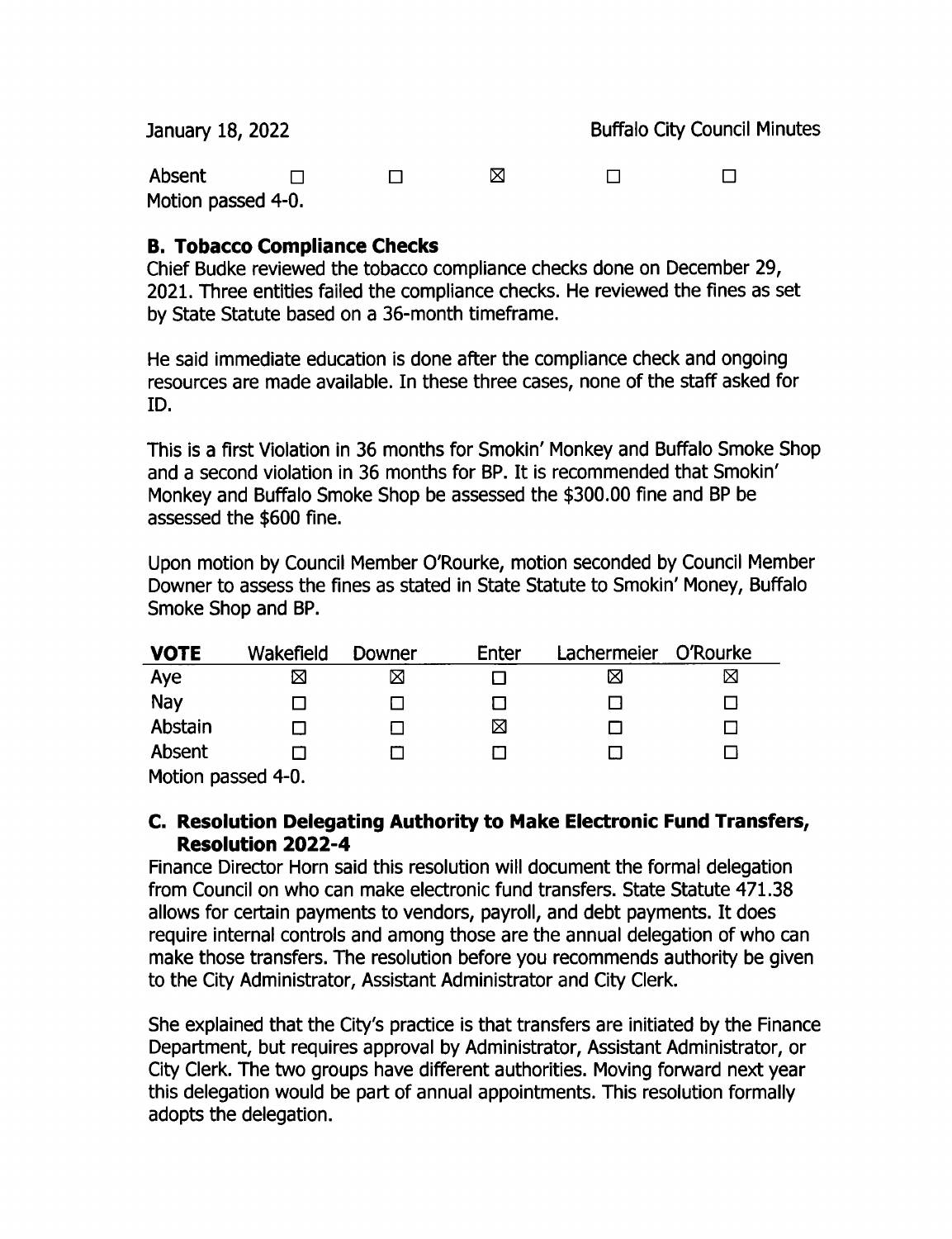Council Member Downer asked if this was a change in process. Horn said that the formal designation is per State Statute. The City has internal controls in place that the Statute requires, it just hasn't been noted as an official action.

Council Member asked for clarification on Council approving the transfers. Horn said, yes that process is still in place. All registers will continue to be presented to Council for approval.

Upon motion by Council Member Wakefield, motion seconded by Council Member 0'Rourke to adopt Resolution 2022- 4 A Resolution Delegating Authority to Make Electronic Fund Transfers.

| <b>VOTE</b>        | Wakefield | Downer | Enter | Lachermeier | O'Rourke |  |  |
|--------------------|-----------|--------|-------|-------------|----------|--|--|
| Aye                | ⊠         | ⊠      |       | ⊠           | ⊠        |  |  |
| Nay                |           |        |       |             |          |  |  |
| Abstain            |           |        |       |             |          |  |  |
| Absent             |           |        | ⊠     |             |          |  |  |
| Motion passed 4-0. |           |        |       |             |          |  |  |

## D. Feasibility Study for Fiber Growth

Utilities Director Muesburger said that in the last quarter of 2021 the Fiber Department presented some opportunities to the Council to fund a fiber buildout using ARPA funds. One of the takeaways from that discussion was to establish a roadmap of how to fund it, how to build it and if the City would benefit from it. That is what this study will do.

Staff reached out to Finley Engineering who is in the fiber industry and CCG Consulting Group will provide the financial analysis on the study. If things look to be in the City's favor to move forward, they will provide us with a 100-page report with a strategic roadmap for the Council to make sound decisions moving forward with fiber to the home, fiber to businesses and utilizing funding to increase our own city infrastructure as well with lift stations and water towers.

Mayor Lachermeier said she's looking forward to feasibility for direction. Council Member Downer said the question is to what extent does it make for a business case to expand what we are doing now. The study is to look at the competitive situation and make some recommendations. He believes they will give a fair reading on the status. He feels it will be money well spent.

Mayor Lachermeier said it is good for the public to know where we're at with it, and that we've done our job with research and getting a business plan. Council